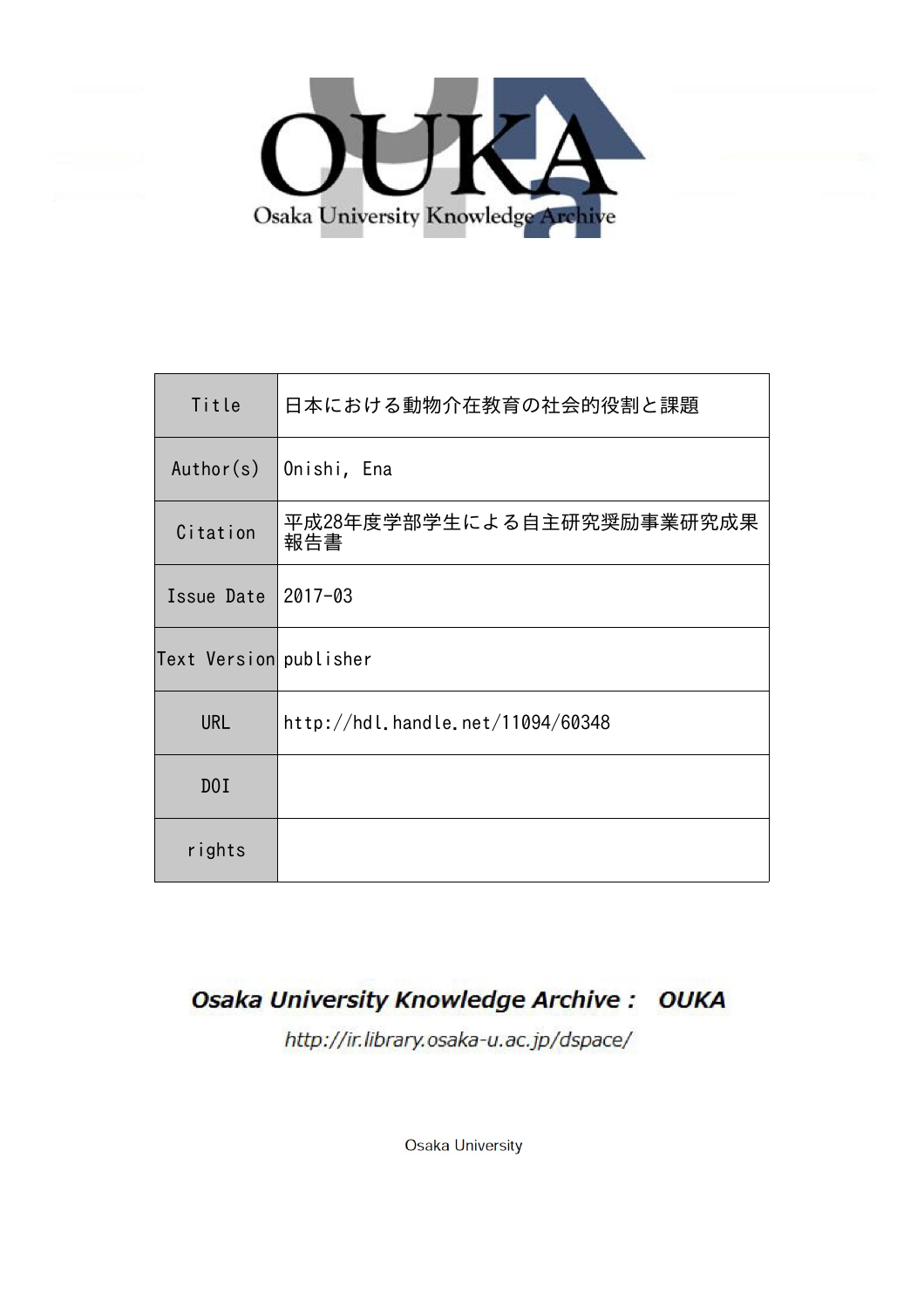申請先学部 人間科学部 採択番号 No 2

| 平成 28 年度学部学生による自主研究奨励事業研究成果報告書 |                                                                         |                                    |    |       |    |                |
|--------------------------------|-------------------------------------------------------------------------|------------------------------------|----|-------|----|----------------|
| ふりがな                           | おおにしえな                                                                  |                                    | 学部 | 人間科学部 | 学年 | 2 <sup>4</sup> |
| 氏<br>名                         | 大西絵奈                                                                    |                                    | 学科 | 人間科学科 |    |                |
| ふりがな                           |                                                                         |                                    | 学部 |       | 学年 | 年              |
| 共<br>同                         |                                                                         |                                    | 学科 |       |    |                |
| 研究者名                           |                                                                         |                                    |    |       |    | 年              |
|                                |                                                                         |                                    |    |       |    |                |
|                                |                                                                         |                                    |    |       |    |                |
| アドバイザー教員                       |                                                                         | Paola CAVALIERE                    | 所属 | 人間科学部 |    |                |
| 氏名                             |                                                                         |                                    |    |       |    |                |
| 研究課題名                          |                                                                         | 日本における動物介在教育の社会的役割と課題              |    |       |    |                |
|                                | Social Role of Animal Assisted Education (AAE) in Japan and their Tasks |                                    |    |       |    |                |
| 研究成果の概要                        |                                                                         | 研究目的、研究計画、研究方法、研究経過、研究成果等について記述するこ |    |       |    |                |
|                                |                                                                         | と。必要に応じて用紙を追加してもよい。                |    |       |    |                |
|                                |                                                                         |                                    |    |       |    |                |

# **Introduction**

Social changes such as growth of nuclear family, urbanization and computerization are significantly affecting children's social and cognitive development. For example, children in contemporary society have less interaction opportunities with elders, animals or children in different age group. Hence "humane education" that teaches people how to accept and fulfill their responsibilities to companion animals, such as cats and dogs, and all forms of animal life is considered vital in recent education (Animal Welfare Nonprofit National Humane Education Society, 2016). One of the methods of providing such education is Animal Assisted Education (AAE). AAE refers to any activity that involves animal assistance for the purpose of education. Most of the AAE activities teach children to cherish and respect living things through the interaction with animals. However, in some occasions AAE can also be used for the purpose of science and diet education. This research paper aims to reveal the current situation of AAE implemented in Japan in order to analyze their social role as well as issues and tasks.

# **Research Plan**

 Since there is a lack of literature in the field of AAE explicitly focusing on the Japanese cases, conducting interviews and attending conferences to collect variety of case studies were required. The table below summarize the cases and methods used for each case studies investigated in this research.

| Case Study      | Method                      |  |
|-----------------|-----------------------------|--|
| JAHA and ASAET  | <b>Conference Attending</b> |  |
|                 | Interview                   |  |
| R.E.A.D Program | Interview                   |  |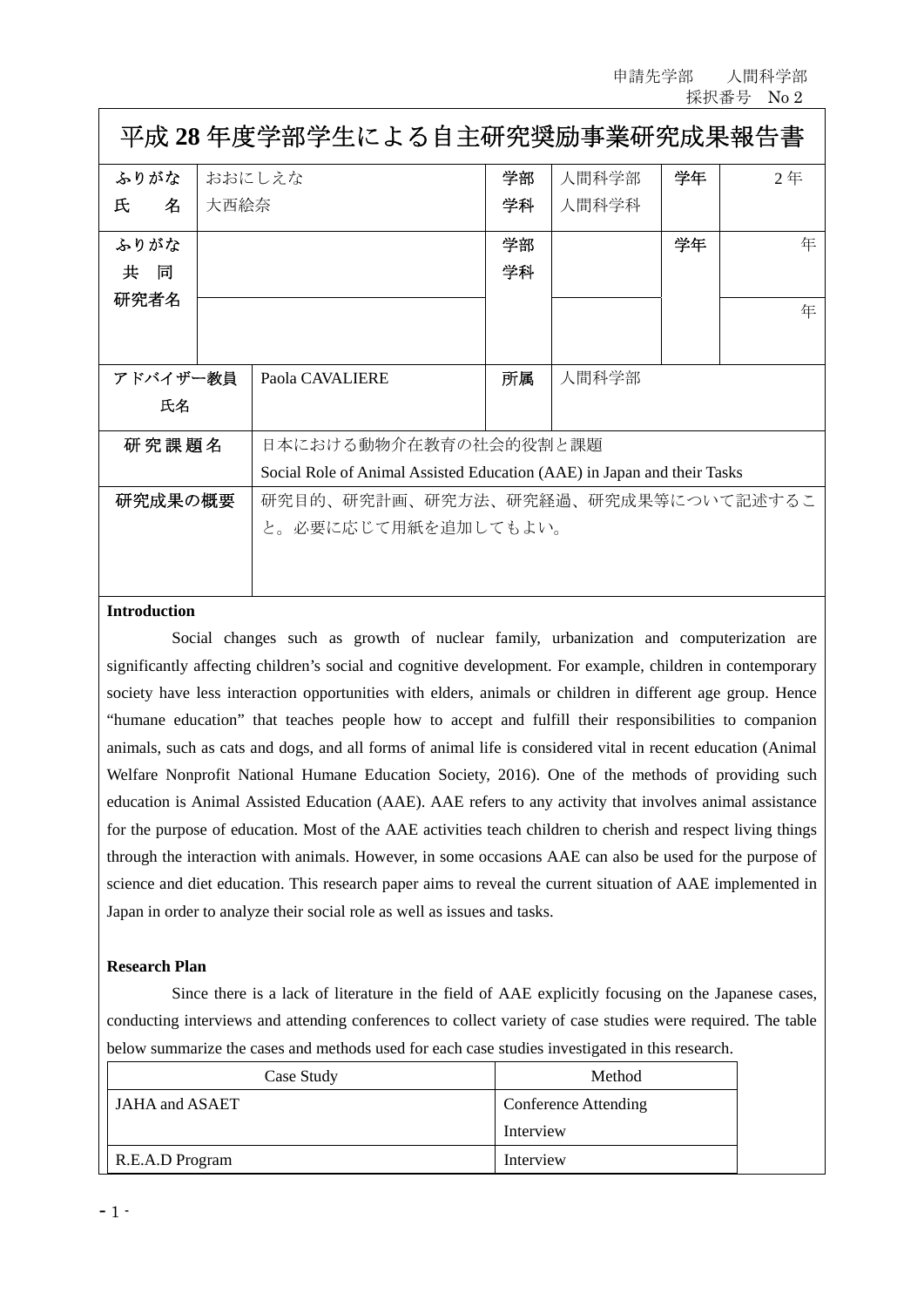| Danjo Elementary School                                       | Fieldwork         |  |
|---------------------------------------------------------------|-------------------|--|
| <b>St. Margaret's Elementary School</b>                       | Literature review |  |
| Kurumechikusui High School and Higashi Nose Literature review |                   |  |
| <b>Elementary School</b>                                      |                   |  |

*Figure 1: Chart of the cases and methods used for the investigation of the case studies* 

 The research was conducted as follows. Firstly, face-to-face interview with Atsuko Otsuka, a journalist who has been exploring the field of animal assistance both in Japan and overseas was conducted (September 23, 2016). Secondly, information on short-term AAE case studies was collected from the JAHA (Japanese Animal Hospital Association) Conference (October 16<sup>th</sup>, 2016) and ASAET (Asian Society for Animal-Assisted Education and Therapy) Conference held in Tokyo (October 29 to 30, 2016). Long-term AAE case study of St. Margaret's Elementary School was explored through the literature review of the two books written by Yoshida Taro, the founder of AAE program in the school. Another long-term AAE case study of Danjo Elementary School was studied through fieldwork by attending and observing their annual event of "*Doubutsu land Matsuri*" (Animal Land Festival) and interviewing the principal (November 4, 2016).

 By comparing these case studies explored through interviews and fieldwork, strengths and weaknesses of each methods and their issues and tasks to be overcome will be discussed. The data below summarizes the sources of data and information collected for the research project.

| <b>Term</b><br>Period | <b>Structure</b> | <b>Method</b>                           | <b>Main Aim</b>                                                       | <b>Examples in Japan</b>                                                                                |
|-----------------------|------------------|-----------------------------------------|-----------------------------------------------------------------------|---------------------------------------------------------------------------------------------------------|
| Short-<br>Term        | External         | Lecture by experts                      | Social development of<br>children or academic<br>learning             | <b>JAHA</b><br>⋗<br><b>ASAET</b><br>≻                                                                   |
|                       |                  | Children<br>Participation               | Improvement of reading<br>skills and promotion of<br>reading          | R.E.A.D Program<br>≻                                                                                    |
| Long-<br>Term         | Internal         | Animal rearing:<br>companion<br>animals | Social development of<br>children and academic<br>skills improvements | Danjo Elementary<br>➢<br>School                                                                         |
|                       |                  | Animal rearing:<br>school dog           | Social development of<br>children                                     | St. Margaret's<br>≻<br><b>Elementary School</b>                                                         |
|                       |                  | Animal rearing:<br>meat animals         | Food Education                                                        | ≻<br>Kurumechikusui High<br>School<br>$\blacktriangleright$<br>Higashi Nose<br><b>Elementary School</b> |

**Different Types of AAE** 

*Figure 2: Chart of the categorization of 5 AAE activities based their term period, structure, method and aim*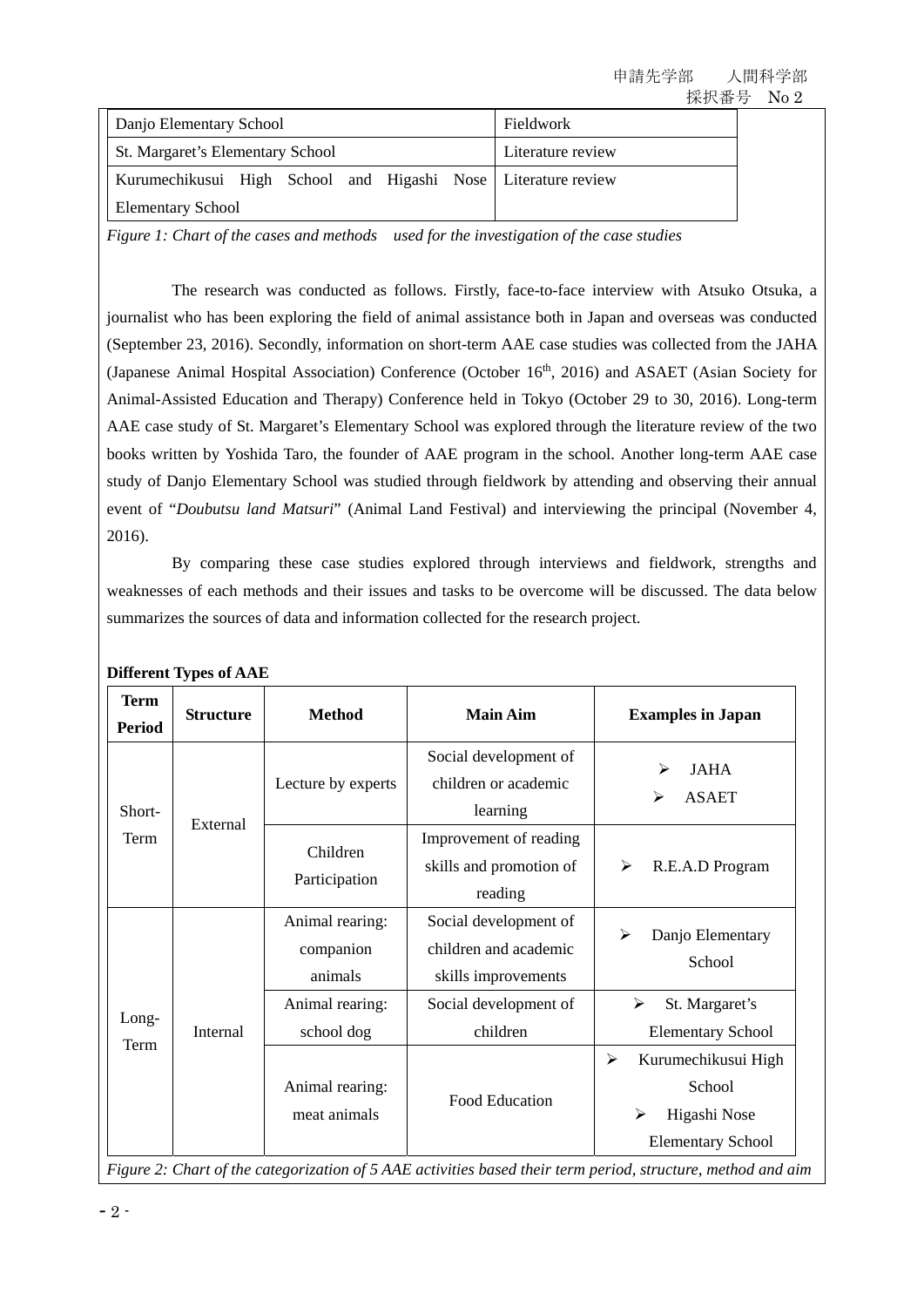### **Definition of Animal Assisted Educatio**n

 AAE has variety of different structures and systems depending on the groups, veterinarians and dog trainers conducting the activities. Through the research, it was found that these different activities can be categorized with four distinct criteria: term period (short-term or long-term), structure (internal or external), method (lecture or participation) and aim (humane education or knowledge based education). Figure 1 has visually categorized five different types of AAE activities investigated in this study.

 R.E.A.D (Reading Education Assistance Dog) program, firstly started in the United States in 1999, is a type of AAE activity which let children to read books for dogs in a relaxed environment so that children who has difficulty in reading text in front of people can practice their reading skills at the same time they can get familiar with reading books. Using this as a role model, a public library in Mitaka city in Tokyo has started R.E.A.D program with the support of JAHA (Koumei Shimbun, 2016).

 Education of respecting living things is one of the aims of most AAE implemented in school. One of such AAE includes a program that let children raise animals with the prospect of eating them after they have raised. For example, in 1990 to 1992, Higashi Nose Elementary School in Osaka Prefecture had an attempt to raise a piglet at the school to teach them the food production cycle in order to raise children's awareness and gratitude towards foods. Eventually, the project was dropped after students decided they did not want to proceed into the eating phase (Kuroda, 2003). Similarly, from 1996, Kurumechikusui High School in Fukuoka Prefecture has been continuing their program of letting students in Food Commerce and Marketing Division Course to raise a chicken from an egg to eat (Jounetsu Tairiku: Manabe Kouji, 2013). These activities have often been covered in media not only limited to TV but also movies and books. As a consequence, many criticisms have been raised.

 As it is clear from these two types of AAE, there is no solid definition to conceptualize AAE. Also there are indefinite divisions between AAE and other activities such as AAA (Animal-Assisted Activity) and AAT (Animal-Assisted Therapy). In fact, the explication of AAE highly depends on each individual and expert. Likewise, some institutes implement all of the AAE, AAT and AAA at the same site. For example, Atsuko Otsuka has commented that organization called "Green chimneys" in the United States conduct variety of activities that can be categorized into all AAE, AAT and AAA. Therefore, in order to focus on the cases in Japan, three case studies explored through this research project will be the focus of the analysis.

# **Results** ① **Three Case Studies: Positive Outcomes**

 Firstly, most of the short-term external AAE projects are implemented by volunteers belonging to NPO such as JAHA and ASAET. These activities are managed by local veterinarians and dog-trainers. For example, in the JAHA conference, Ayabe Animal Hospital in Miyazaki Prefecture has commented that they visit approximately 10 schools each year for AAE (1). Methodologies, aims and animals used in activity highly depend on each cases. Different animals such as dogs, cats, birds, horses and small animals especially rabbits and guinea pigs are used depending on the needs. Similarly, the purpose and aim of using animal assistance in education also differs by each activity. For instance, Yumiko Daimon, a veterinarian in Fukui Prefecture, has reported her experience of conducting requested lesson of using a dog for the science lesson of bones and muscles in fourth grade class (1).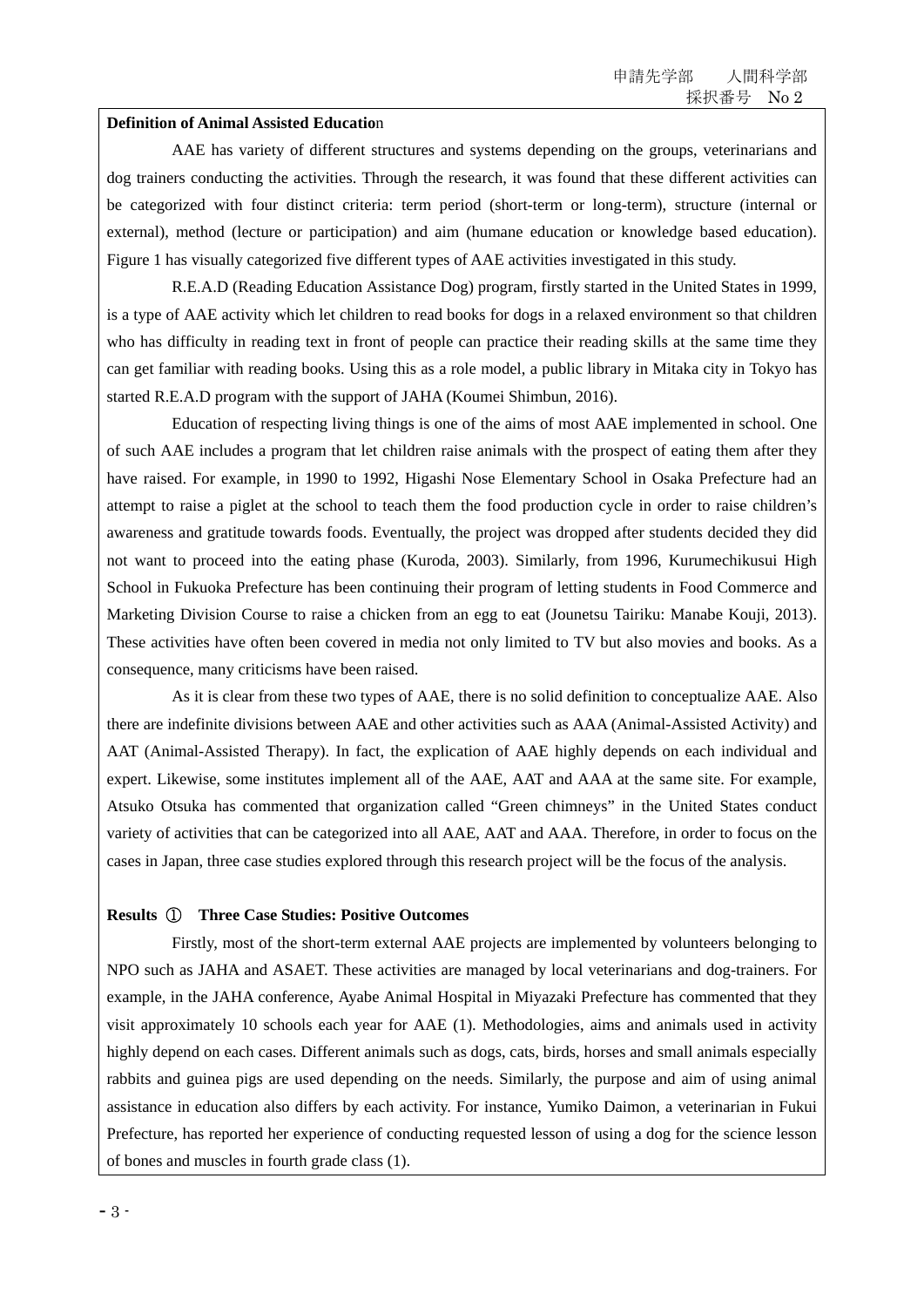In this type of AAE, children can learn the right treatment and knowledge of animals, while at the same time they can familiarize with animals. Since all the contributors of this AAE are either experts or volunteers who have been trained and appointed by the NPO, teachers have less amount of work. That is very helpful since teachers in Japan do not have extra time. This systemized AAE can be trusted in safety, sanitary and animal welfare aspects. Moreover, this AAE can be introduced into most of the school in Japan since volunteer members exist in all over the places. Not just only for children and school benefit, but this type of AAE can be also be used for the benefit of NPOs and local community. For example, the NPO called *Umikaze Horse Farm* in Okinawa prefecture conduct AAE using native horse of Okinawa in order to promote the species preservation and their usage (2).

 A second case study investigated in this study is the long-term internal AAE in St. Margaret's Elementary School. In 2003, Taro Yoshida founded an AAE program believing in the idea "dogs are entity that somehow provides special power for children" (Yoshida, 2015, p.65). He heard the voice of one truant student who said "If a dog was in school…" and decided to start this very new program in Japan by studying many model overseas cases (Yoshida, 2015, p.64). Since then, four dogs have participated as a school dog. Dogs are taken from and back to Yoshida's house so that they are not actually raised only in the school but the group of representative students called "*Buddy Walker*" take care of the dogs while at the school (Yoshida, 2016, p.17). Dogs will participate in the morning greeting, school events and some of the lessons including school visit lectures by experts such as veterinarians and dog trainers. The participation and assistance of the dogs enrich children's learning and education.

 This AAE project aims to brighten the school environment itself rather than expecting children to acquire specific skills or learning outcomes. In addition to the outcome of gaining self-esteem, responsibility and kindness, children can also enjoy the school events and lessons with assistance of the dogs. The truant student who had been the trigger of this program started to come to school just to take care of the dog. Then, as she go familiar with other children by caring the dog, she started attending the classes from her own will. Also this program provides opportunities of interaction not only among children but also between children and external community. For example, they visit an eldercare facility with the school dogs (Yoshida, 2015, p.124). Moreover, two dogs were introduced in the program after the great earthquake of 2011. Those two dogs were victims of the disaster and through them, children could learn and remember the realities of animal shelter and the disaster (Yoshida, 2016).

 Finally, another long-term internal AAE case study, the Danjo Elementary School was explored. Starting in 1977, Danjo Elementary School has been continuing their relatively large-scale school animal facility called "*Doubutsu Land*" (Animal Land). In this facility, animals such as rabbits, chickens, guinea pigs and ducks are being raised and treated by all the students and teachers, except for students with animal allergy. It is important to note that school animals do not always equal to the concept of AAE. Many experts recognize those as two distinct categories. During the interview, Atsuko Otsuka commented that school animals should be originally AAE, but the current situation of school animals in Japan is not eligible to be considered as AAE (3). Similarly, Taro Yoshida also recognizes school animals and AAE as different concepts (Yoshida, 2015, p.66). However, in Danjo Elementary School, annual event called "*Doubutsu Land Matsuri*" (Animal Land Festival) has been held for 38 times. In this event, students make presentations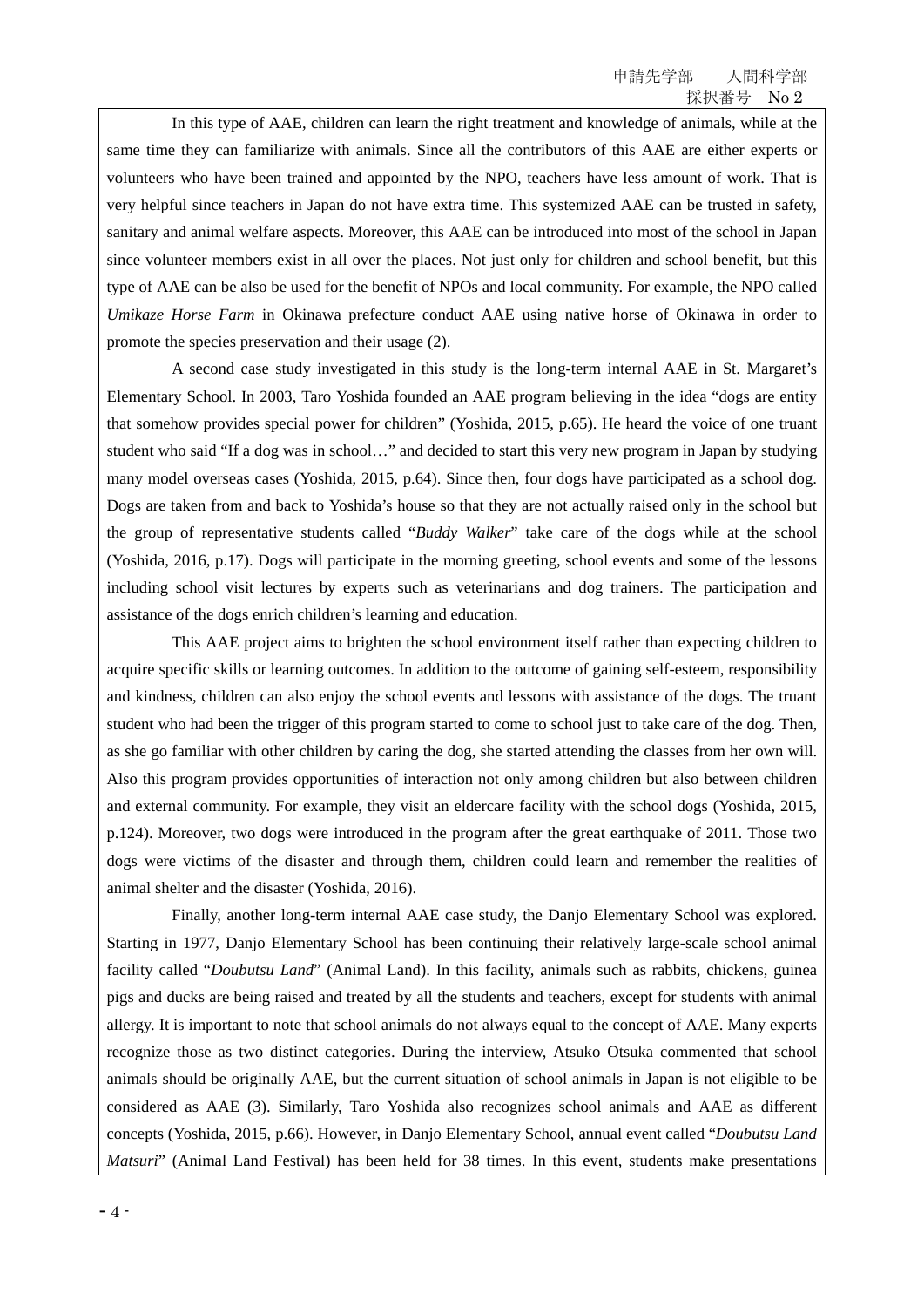about their findings about animals from their research or daily treatment of animals. Therefore, this use of animals in education can be said as one of the approaches to AAE.

 In this AAE, children can achieve social and cognitive learnings such as responsibility, kindness and respect for living things as well as academic skills such as presentation, research skills and team work ability. During the fieldwork of Animal Land Festival, I observed a sixth grade girl telling guests not to touch a guinea pig because he seems to be tired already. This is a good example showing how kindness has been built through non-linguistic interaction between children and animals. Similar to the previous case study, Danjo Elementary School has a student committee taking leadership of the works associated with Animal Land. However, since all students participate in taking care of the different animals based on their grades, there is also a trend of communication between children in the different grades, which is a kind of interaction unlikely to happen in children's daily life.

### **Results** ② **Three Case Studies: Tasks and Problems**

 Although the positive outcomes of each approach of AAE have previously mentioned, there are many tasks and problems to be solved in all the approaches.

 Firstly, short-term internal AAE implemented by volunteers has serious difficulties due to the characteristic of its activities. A first problem is the fact that continuous positive outcomes cannot be expected through this approach unless school decides to hold AAE at regular basis. Secondly, many leading veterinarians of AAE activities at the conference suggested the difficulty of cooperating with school teachers. Since teachers in Japan are extremely busy and do not have sufficient knowledge and experiences of AAE, AAE volunteers often have to think and prepare everything without enough information about school demands. Lack of cooperation in the coordination between school and AAE volunteers will directly lead to degradation of the quality of activity. Lastly, bringing animals to public institutes will face technical issues such as sanitary restrictions and lack of transportation methods. In most of the cases, car is vital and pet hotel is often required if the activity takes place far from where the volunteers live.

 On the other hand, at St. Margaret's Elementary School, all tasks and activities are conducted under the responsibility on one teacher. Although having proper owner improves the quality of life of the dogs, since this is an AAE conducted as a school, thinking of the continuity of the program, it is not desirable to let one teacher own all the management and financial burden of the AAE program. Moreover, when only one teacher takes leadership in the program, smooth takeover to the next teacher cannot be expected. Another issue that resulted from this case study is the fact this program depends largely on external volunteers. The school dogs get medical treatments from a volunteer veterinarian and other groups. This dependence on external community highlights the specialty of this case study. This approach of AAE has very limited applicability thinking about their fortunate situation. Not all schools can or should implement this program because of the enormous efforts and money required for the program.

 Finally, fieldwork and interview with Danjo Elementary School have revealed many problems and issues that were kept invisible under their prestigious award and reputation of AAE. Firstly, the school principal has commented that there is a great amount of burden for both teachers and students (4). They have to come to school to treat animals in non-school days and also even in school days, they have to rush to take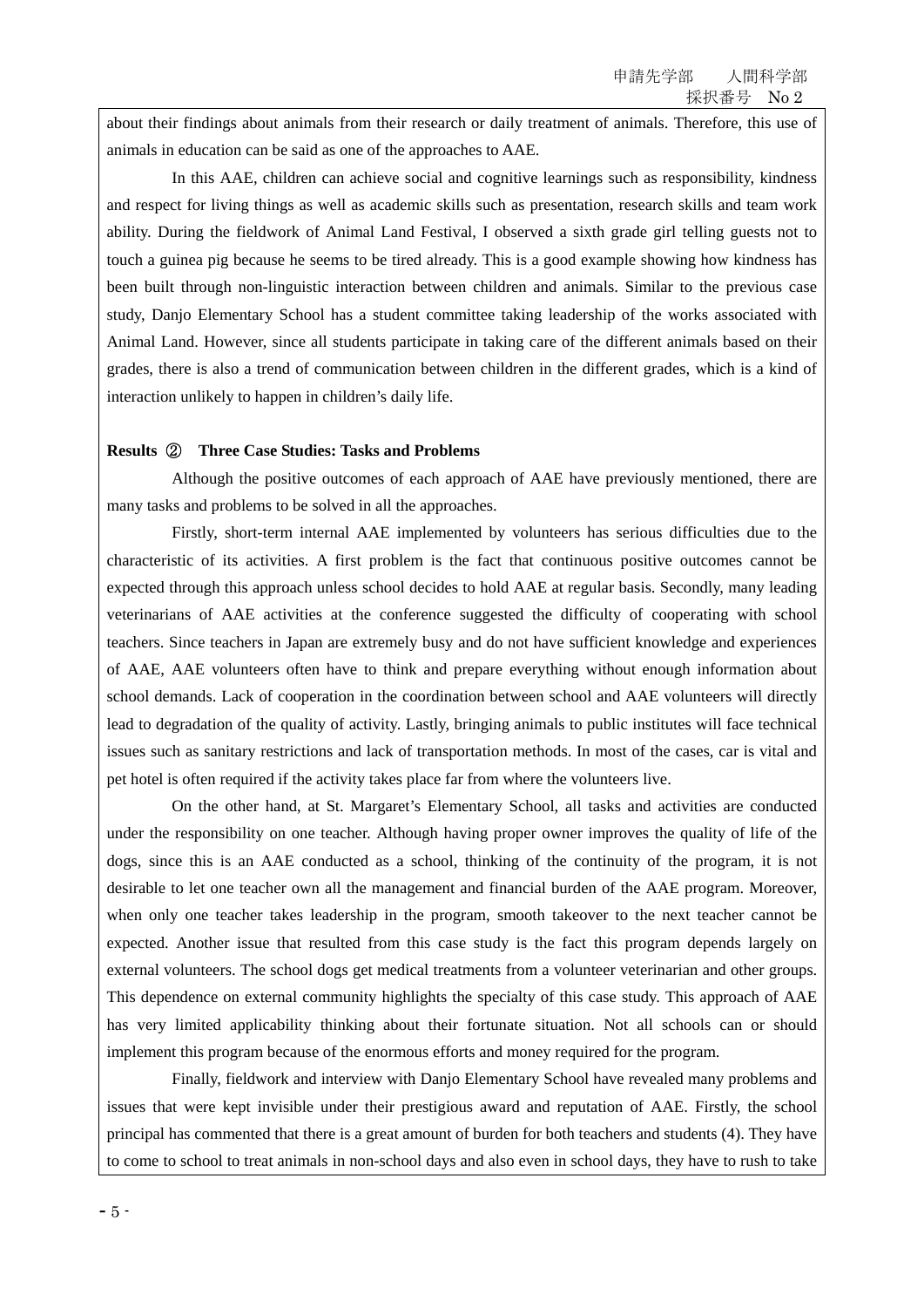care of the animals in a very limited time (4). This lukewarm behavior leads to a problem in terms of animal welfare. Under this circumstance, the signs of stress and illness of the animals often get unnoticed. Not only about animals, but it is also undesirable as an AAE project whose aims include of teaching kindness, responsibility and respect for living things. Another problem the principal mentioned is related to the system of the public school (4). In public schools, teachers including the principal frequently change, so that takeover of the system to a new teacher becomes very difficult. Finally, the most important issue the principal has shown concern is the fact there had been no change in the Animal Land's program ever since it has started in 1977 (4). What this means is that no improvements based on the changes of generation have been taken. Several problems of the Animal Land were ignored due to the pressure of "traditional event" and everything were taken for granted. Also a shared responsibility was introduced and most teachers were reluctant to take action for a reform. This year, they decided to move towards the minimization of the scale of Animal Land and reformation of Animal Land Festival. The 38 years history of the Animal Land Festival finally ended and it will be recreated into another form from next year.

### **Discussion**

 Through the comparison of three different types of AAE implemented in Japan, it is clear that long-term and short-term AAE projects have different outcomes to be expected. In short-term AAE projects, deepening knowledge and advocating the respect and cherishment for living things under the supervision of experts are aimed rather than aiming at continuous animal assistance in their humane education field. On the other hand, long-term AAE projects can provide continuous AAE for children's social and cognitive development. However, compared to the short-term AAE projects, there is a significant lack of supports from experts.

 Another important finding was found comparing a differences of public school with a private school. Although this research lacks in the amount of research samples to compare these two different types of school in the field of AAE, it is inevitable to conclude that there is a difference in flexibility and capacity. In a private school which in this case is the St. Margaret's Elementary School, there was leniency and flexibility in the system so that teachers and students could remain as leading figures of the program. However in the case of Danjo Elementary School, the program was led by the pressure of maintaining the tradition like other traditional rituals and events such as festivals (*matsuri*) in Japan, which are managed without thinking about the true messages or reasons. In fact, St. Margaret's Elementary School have been continuously introducing new attempts such as visiting activities and events, but no any other activities using animals are introduced to Danjo Elementary School.

#### **Conclusion**

 The social role of AAE in Japan is to provide experiences of interactions between human to animals as well as the human to human for children who are placed under circumstances where such an interaction is becoming scarce due to the social changes. By providing interaction opportunities to children, they can gain important experiences and findings in social and cognitive development such as communication skill, respect for others, responsibility and kindness. To a large extent, this research paper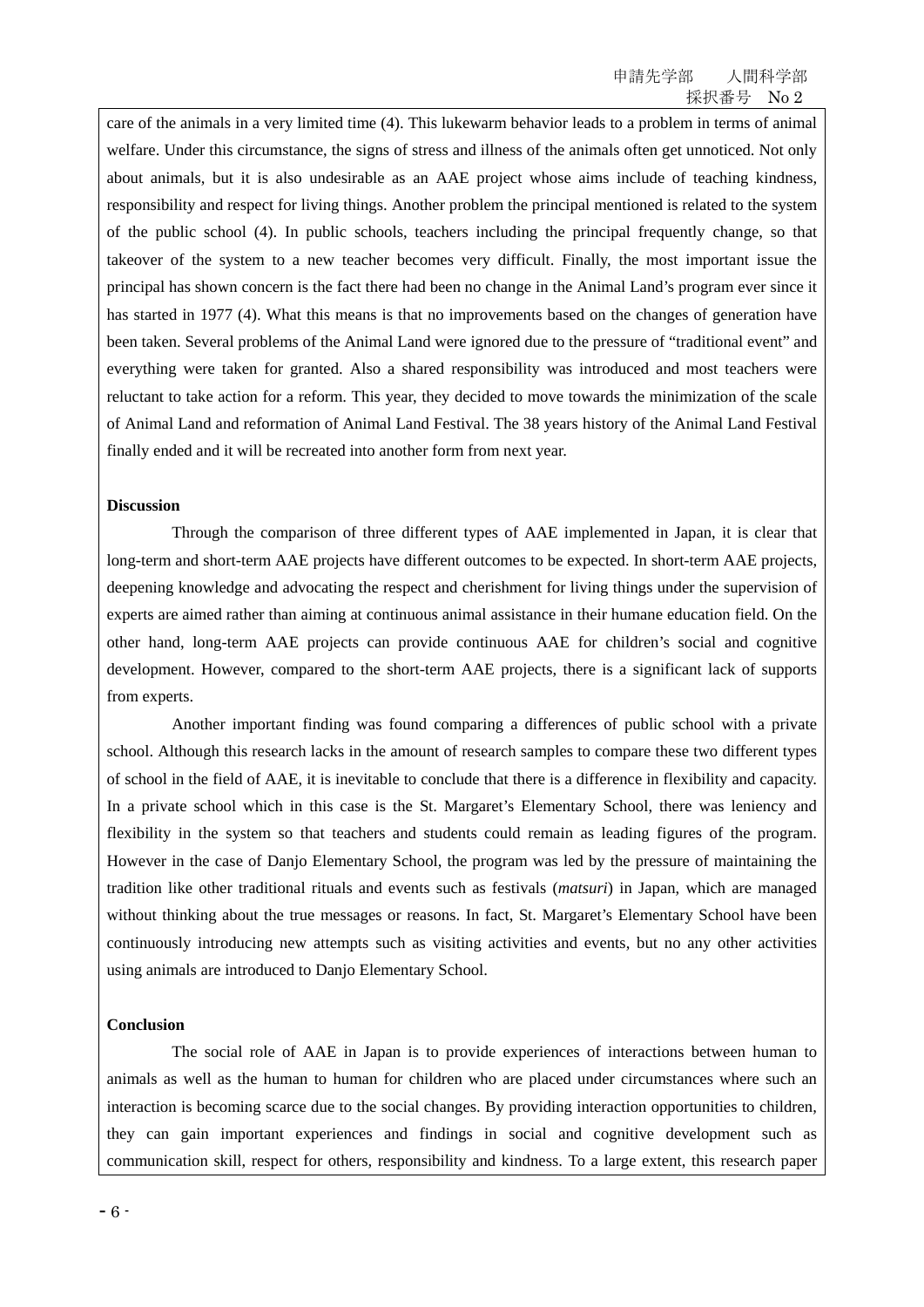conclude that AAE is a very efficient and meaningful method of humane education for children.

 However, this research paper also emphasizes the significant issues and tasks of AAE. Considering the effects of these issues of animal welfare, quality of education and burden to all the contributors, it is inevitable to conclude that current situation of AAE suggests not all the school to take a step towards introducing AAE program. In long-term AAE project, very careful decision making should be taken with detailed consideration on the continuity of the program, effects on local community and amount of work. In short-term AAE, school should consider whether they have enough capacity and time to invite external volunteer and if so, participation in the planning and preparation stage of AAE are required.